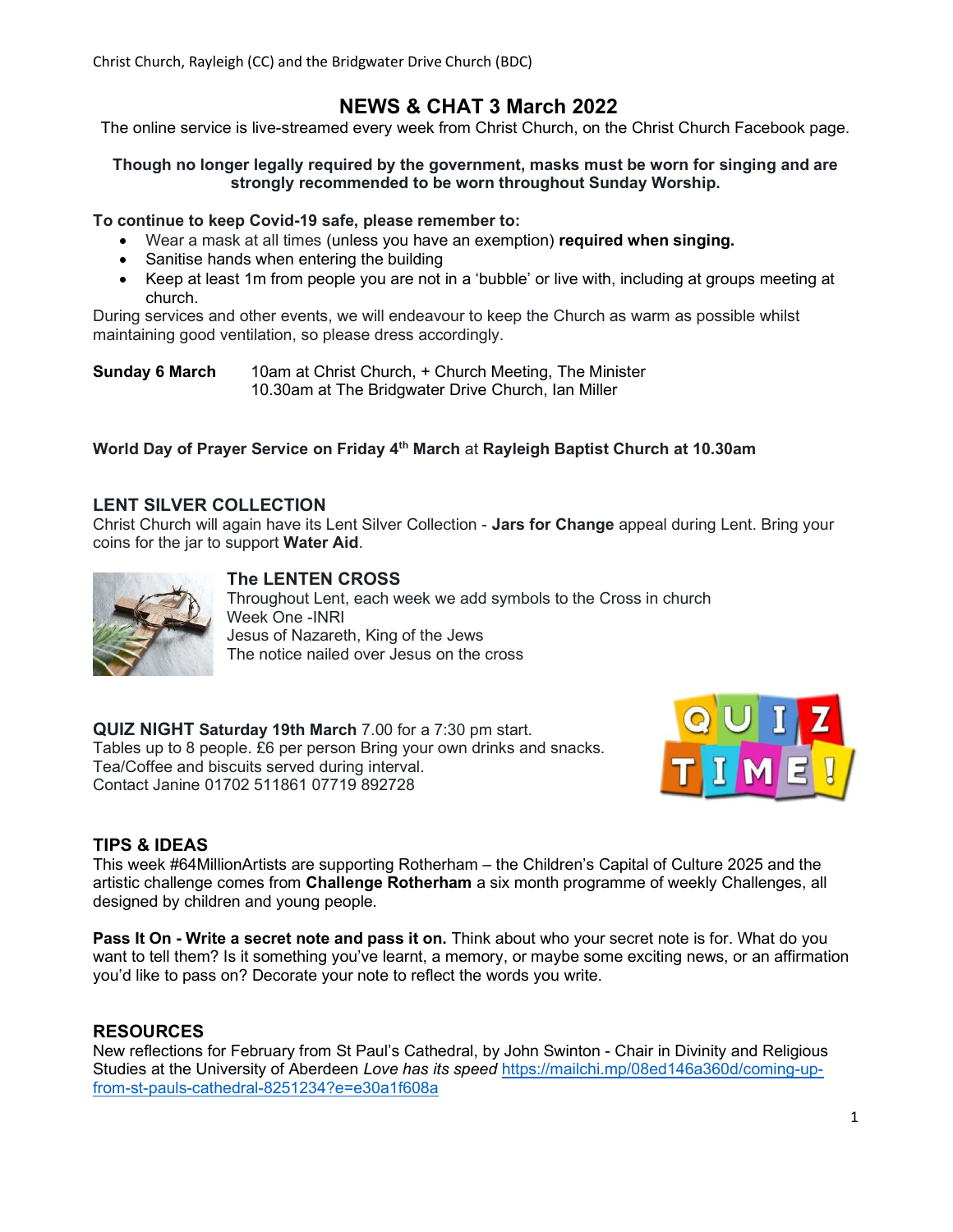## PRAYER CORNER

I invite all of you to set aside time daily to pray for our churches and members but also for the whole nation and world. We pray especially for the people of Ukraine.

This week's prayer theme (prepared by Gwyneth). **Compliments.** A sincere compliment can brighten someone's whole day, make a positive difference to a downcast spirit, and bring joy to the giver. What can we give in Lent? A seeking for opportunities to give compliments. Remember, God loves a cheerful giver.

#### Particular prayer requests this week:

Audrey **Sheila S** Joy A & Steve Phil and Grace Mark E & family Phil and Penny Frank Eve J Eve J Judy H.<br>Peter C. The Contract Control Control Control Control Control Control Control Control Control Control Control<br>Sandy, Mike & Annie Della Sandy, Mike & Annie Judy C & George Gwyneth, Jeff & Amy Peter & Jacqui



## LENT HOUSE GROUPS

Lent House Groups, joint with the Methodist Church start next Tuesday, 8 March for five weeks: Tuesdays at 2.30pm at the Methodist Church

Tuesdays at 7.45pm on Zoom: https://zoom.us/j/99345651990?pwd=OW45UkVzZVJDN08wM05WY2JNWDYwZz09

#### We will use this year's York Course – God has No Favourites

"Dr Carmody Grey explores how each of us is called to discover that God is completely inclusive. He does not apportion his welcome or love according to our prejudices or preferences. God Has No Favourites, because God favours everyone."

It is not essential to have a copy of the course, but it would be helpful. Copies are available at the back of the church along with transcripts of the audio. These will be free of charge, unless you would like to make a donation to the church. (cost £3.99) Each week in News & Chat, we will give a summary of theme for the following week's session and two or three sample questions. For Week 1, 8 March:

#### The Best Picture of God:

God has no favourites "God cannot be relied on to have the same social standards and expectations as everyone else."

We do not know what God looks like. But God created human beings in God's image – if we want to know what God 'looks like', we simply need to look at one another – although we are different colours, genders etc – those things don't matter as we are all a picture of God.

God does not have a body. God is not visible. God is not part of creation because he is the source of creation. God entered creation, became human in Jesus.

God is completely identified with every human being, so what we do, or don't do, for others, we do, or don't do, for God (Matthew 25:31-46, 1 John 4.20)

Jesus is most identified with anyone who is suffering, "those whose sacredness is probably the hardest for us to recognize. It is our attitude towards broken people that is the ultimate test of our relationship with Jesus."

1. Do you find an inability to visualize God a hindrance to believing in God?

2. How do you see God in others?

3. Which person or group of people do you struggle to see as loved by God?

## Come to the Lent meetings for more questions and discussion!